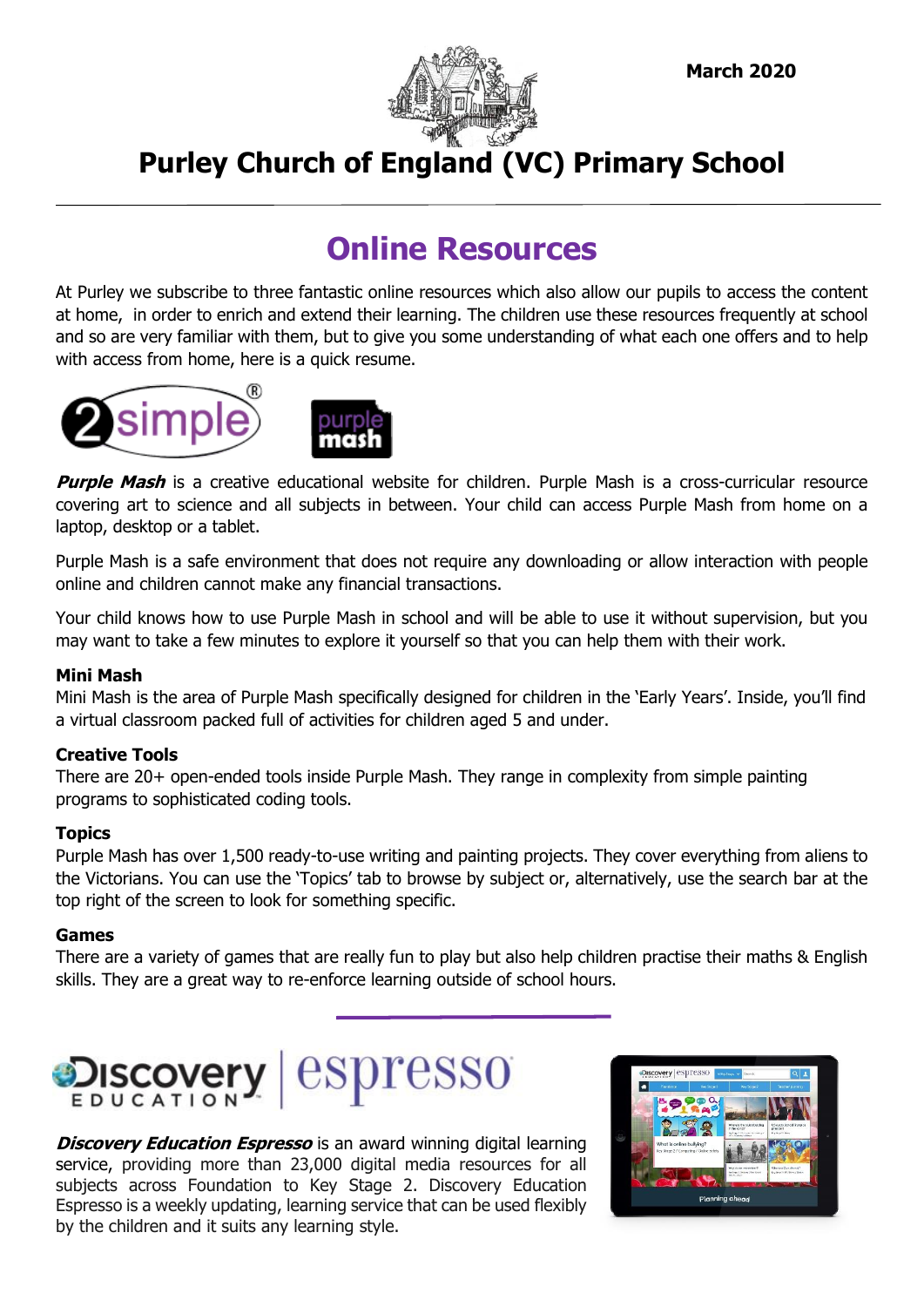- Rich multimedia content proven to increase pupil attainment.
- Engaging short videos, weekly News Bites bulletins, interactive games, images, sounds, fact files, articles, printable resources



Abacus is a maths toolkit which provides a combination of maths games, interactive activities, pupil videos and pupil worksheets, focused around an interactive pupil world, where your child can earn rewards and personalise their learning. It helps them to practice key maths skills and recap key teaching topics. Teachers will set weekly homework for KS1 and KS2 children.



Times Tables Rockstars is an excellent resource to support the learning of times tables. Children earn points for themselves and for their rock bands. They can compete against their own personal best and against each other.

For quick and easy access to all of these sites visit the School website <http://purleyprimaryschool.co.uk/useful-links.php>

It might be worth creating a shortcut on the desktop so that your children can subsequently get on independently.

#### **How to access Purple Mash from home**

- Go to **[www.purplemash.com/sch/purley](http://www.purplemash.com/sch/purley)**
- Username: individual username sent home via bookbag, Password: individual password sent home via bookbag

### **How to access Discovery Education Espresso from home**

- Go to **[www.discoveryeducation.co.uk](http://www.discoveryeducation.co.uk/)**
- Click the 'Login' button in the top right corner
- Select 'Espresso'
- Username: student4718 password: onetwo

#### **How to access Abacus from home**

- Go to **[www.activelearnprimary.co.uk](http://www.activelearnprimary.co.uk/)**
- Enter their login details and click "Log in" Personal log in details for your child can be found in their reading record book

### **How to access Times Tables Rockstars from home**

- Go to **<https://play.ttrockstars.com/>**
- Click on School, then click on Student, for school name, enter Purley CE Primary School
- Children's logins are the first 3 letters of their first name and the first 3 letters of their surname. The password is 1234

## **KIRFS (Key Instant Recall Facts) / Conker Maths**

<https://www.purleyprimaryschool.co.uk/page/?title=Maths&pid=52>